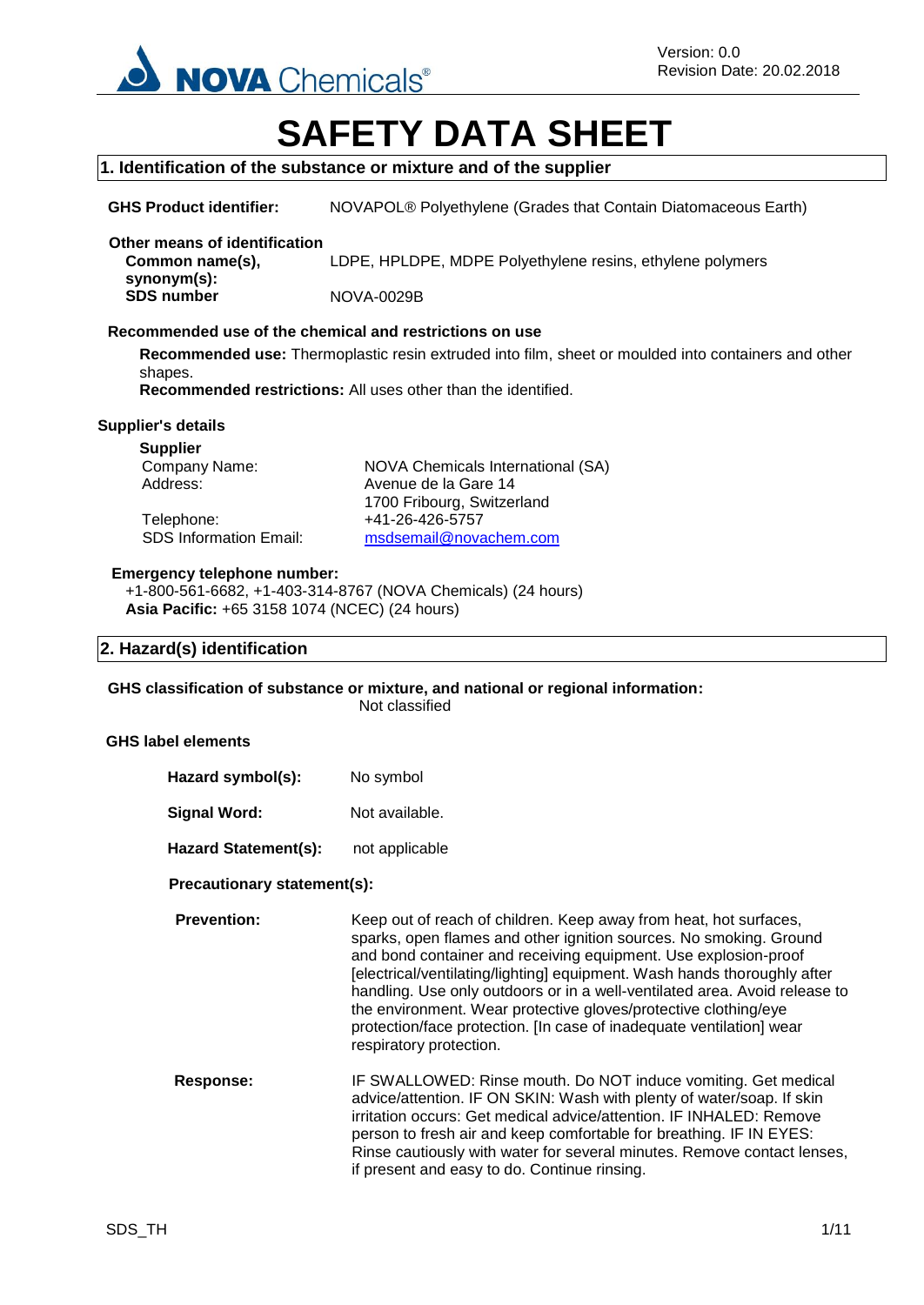| <b>NOVA</b> Chemicals®                                      | Version: 0.0<br>Revision Date: 20.02.2018                                                                                                                                                                                                                                                                                                                                                                                                                                                                                                                                                                                                                                                                                                                                                                                         |
|-------------------------------------------------------------|-----------------------------------------------------------------------------------------------------------------------------------------------------------------------------------------------------------------------------------------------------------------------------------------------------------------------------------------------------------------------------------------------------------------------------------------------------------------------------------------------------------------------------------------------------------------------------------------------------------------------------------------------------------------------------------------------------------------------------------------------------------------------------------------------------------------------------------|
|                                                             |                                                                                                                                                                                                                                                                                                                                                                                                                                                                                                                                                                                                                                                                                                                                                                                                                                   |
| Storage:                                                    | Store in accordance with local/regional/national regulations. Protect from<br>sunlight.                                                                                                                                                                                                                                                                                                                                                                                                                                                                                                                                                                                                                                                                                                                                           |
| Disposal:                                                   | Dispose of contents/container in accordance with<br>local/regional/national/international regulations. Refer to manufacturer or<br>supplier for information on recovery or recycling.                                                                                                                                                                                                                                                                                                                                                                                                                                                                                                                                                                                                                                             |
| Other hazards which do not<br>result in GHS classification: | This mixture is a preparation containing polymers and additives. Although it<br>may contain components that may be classified, the product does not<br>present a danger to human health by inhalation, ingestion or contact with the<br>skin or to the aquatic environment in the form in which it is placed on the<br>market. If small particles are generated during further processing, handling<br>or by other means, may form combustible dust concentrations in air. Spilled<br>product may create a dangerous slipping hazard. Under fire conditions,<br>product will readily burn and emit irritating smoke. Molten material will<br>produce thermal burns. Polyethylene is an essentially biologically inert solid<br>and considered non-toxic. It is stable (does not decompose) in landfills or in<br>aquatic systems. |

# **3. Composition/information on ingredients**

#### **Mixtures**

| <b>Chemical Identity</b>                   | Common name and<br>synonyms | <b>CAS number</b> | Concentration* |
|--------------------------------------------|-----------------------------|-------------------|----------------|
| Silica, cristobalite                       | Crystalline silica          | 14464-46-1        | $0.1 - 0.3\%$  |
| * All concentrations are nercent by weight |                             |                   |                |

All concentrations are percent by weight.

**Additional Information:** The silica, cristobalite is inextricably bound or coated in the resin.

## **4. First-aid measures**

# **Description of necessary first-aid measures**

| Ingestion:                                         | IF SWALLOWED: Rinse mouth. Do NOT induce vomiting. Get medical<br>advice/attention.                                                                                  |  |
|----------------------------------------------------|----------------------------------------------------------------------------------------------------------------------------------------------------------------------|--|
| Inhalation:                                        | IF INHALED: Remove person to fresh air and keep comfortable for<br>breathing. Get medical advice/attention.                                                          |  |
| <b>Skin Contact:</b>                               | IF ON SKIN: Wash with plenty of water/soap. If skin irritation occurs: Get<br>medical advice/attention.                                                              |  |
| Eye contact:                                       | IF IN EYES: Rinse cautiously with water for several minutes. Remove<br>contact lenses, if present and easy to do. Continue rinsing. Get medical<br>advice/attention. |  |
| Most important symptoms/effects, acute and delayed |                                                                                                                                                                      |  |

| <b>Symptoms:</b> | Thermal burns. Respiratory irritation. Mechanical irritation. The silica,      |
|------------------|--------------------------------------------------------------------------------|
|                  | cristobalite is inextricably bound or coated in the resin, which minimizes the |
|                  | likelihood of exposure.                                                        |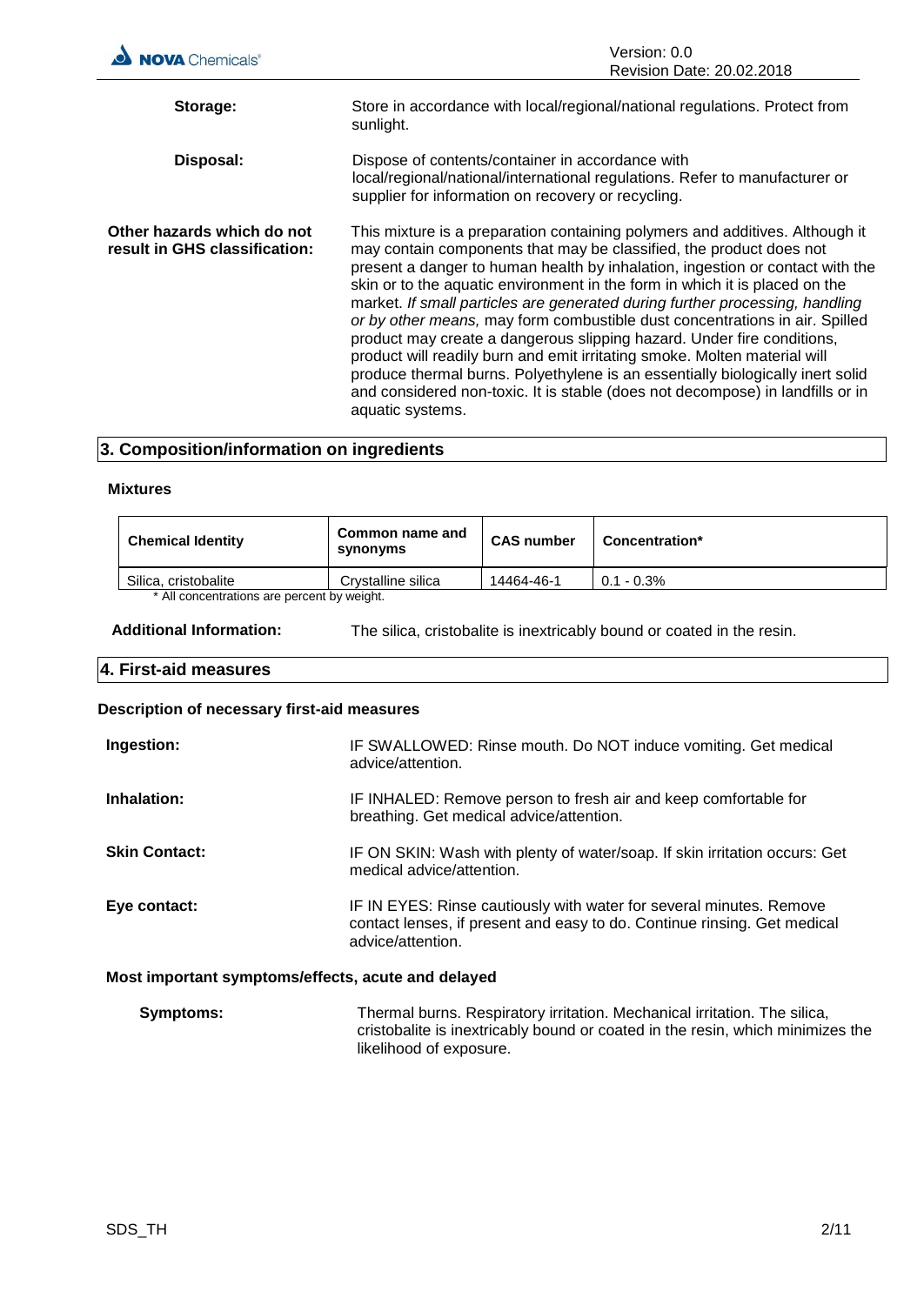# **Indication of immediate medical attention and special treatment needed**

| Treatment:                                                                 | After adequate first aid, no further treatment is required unless symptoms<br>reappear. For more detailed medical emergency support information, call<br>+1-800-561-6682 or +1-403-314-8767 (24 hours, NOVA Chemicals<br>Emergency Response). Burns should be treated as thermal burns. Molten<br>resin will come off as healing occurs; therefore, immediate removal from the<br>skin is not necessary. Treatment should be directed at the control of<br>symptoms and the clinical condition of the patient. No adverse effects due<br>to ingestion are expected. The silica, cristobalite is inextricably bound or<br>coated in the resin, which minimizes the likelihood of exposure. |
|----------------------------------------------------------------------------|-------------------------------------------------------------------------------------------------------------------------------------------------------------------------------------------------------------------------------------------------------------------------------------------------------------------------------------------------------------------------------------------------------------------------------------------------------------------------------------------------------------------------------------------------------------------------------------------------------------------------------------------------------------------------------------------|
| 5. Fire-fighting measures                                                  |                                                                                                                                                                                                                                                                                                                                                                                                                                                                                                                                                                                                                                                                                           |
| <b>General Fire Hazards:</b>                                               | Solid resins support combustion but do not meet combustible definition.<br>Product will burn at high temperatures but is not considered flammable.<br>Under fire conditions, product will readily burn and emit irritating smoke.<br>Powdered material may form explosive dust-air mixtures.                                                                                                                                                                                                                                                                                                                                                                                              |
| Suitable (and unsuitable) extinguishing media                              |                                                                                                                                                                                                                                                                                                                                                                                                                                                                                                                                                                                                                                                                                           |
| <b>Suitable extinguishing</b><br>media:                                    | Water fog or water spray. Small fires: Dry chemical, carbon dioxide (CO2)<br>or foam.                                                                                                                                                                                                                                                                                                                                                                                                                                                                                                                                                                                                     |
| <b>Unsuitable extinguishing</b><br>media:                                  | Avoid water in straight hose stream; will scatter and spread fire.                                                                                                                                                                                                                                                                                                                                                                                                                                                                                                                                                                                                                        |
| Specific hazards arising from<br>the chemical:                             | Upon heating, polyethylene may emit various oligomers, waxes and<br>oxygenated hydrocarbons as well as carbon dioxide, carbon monoxide and<br>small amounts of other organic vapours (e.g. aldehydes, acrolein).<br>Inhalation of these decomposition products may be hazardous. Powdered<br>material may form explosive dust-air mixtures. Risk of dust-air explosion is<br>increased if flammable vapours are also present. Static discharge: material<br>can accumulate static charges which may cause an incendiary electrical<br>discharge.                                                                                                                                          |
| Special protective action for firefighters                                 |                                                                                                                                                                                                                                                                                                                                                                                                                                                                                                                                                                                                                                                                                           |
| <b>Special fire fighting</b><br>procedures:                                | Keep upwind. Keep unauthorised personnel away. Move containers from<br>fire area if you can do so without risk. Fight fire from maximum distance or<br>use unmanned holders or monitor nozzles. Apply extinguishing media<br>carefully to avoid creating airborne dust. Water may be used to flood the<br>area. Use water spray to cool fire exposed surfaces and to protect<br>personnel. Avoid inhaling any smoke and combustion materials. Remove<br>and isolate contaminated clothing and shoes. Prevent run-off from fire<br>control or dilution from entering streams, sewers or drinking water supply.                                                                             |
| <b>Special protective</b><br>equipment for firefighters:                   | Firefighters must use standard protective equipment including flame<br>retardant coat, helmet with face shield, gloves, rubber boots, and in<br>enclosed spaces, SCBA.                                                                                                                                                                                                                                                                                                                                                                                                                                                                                                                    |
| 6. Accidental release measures                                             |                                                                                                                                                                                                                                                                                                                                                                                                                                                                                                                                                                                                                                                                                           |
| Personal precautions,<br>protective equipment and<br>emergency procedures: | Isolate area. Alert stand-by emergency and fire fighting personnel. Dust<br>deposits should not be allowed to accumulate on surfaces, as these may<br>form an explosive mixture if they are released into the atmosphere in<br>sufficient concentration.                                                                                                                                                                                                                                                                                                                                                                                                                                  |

 $\overline{\phantom{a}}$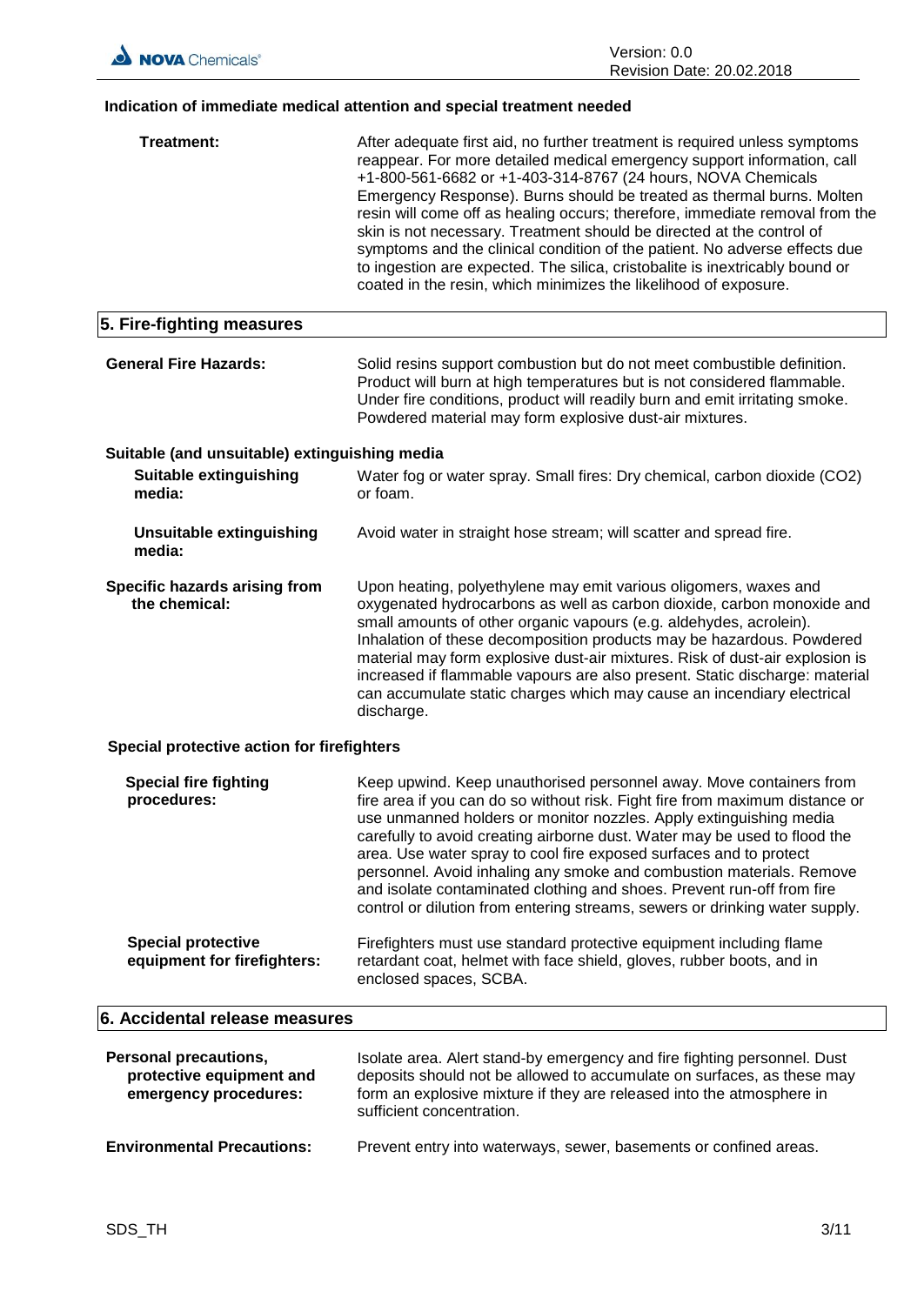| NOVA Chemicals <sup>®</sup>                                                | Version: 0.0<br>Revision Date: 20.02.2018                                                                                                                                                                                                                                                                                                                                                                                                                                                                                                                                                                                                                                                                                                                                                                                                                    |
|----------------------------------------------------------------------------|--------------------------------------------------------------------------------------------------------------------------------------------------------------------------------------------------------------------------------------------------------------------------------------------------------------------------------------------------------------------------------------------------------------------------------------------------------------------------------------------------------------------------------------------------------------------------------------------------------------------------------------------------------------------------------------------------------------------------------------------------------------------------------------------------------------------------------------------------------------|
| <b>Methods and material for</b><br>containment and cleaning<br>up:         | Wear appropriate personal protective equipment. Do not touch or walk<br>through spilled material. In case of leakage, eliminate all ignition sources.<br>Stop leak if safe to do so. Prevent entry into waterways, sewer, basements<br>or confined areas. Spilled product may create a dangerous slipping hazard.<br>Use appropriate tools to put the spilled solid in an appropriate disposal or<br>recovery container. Recover and reclaim or recycle, if practical. Avoid<br>dispersal of dust in the air (i.e., clearing dust surfaces with compressed air).                                                                                                                                                                                                                                                                                             |
| 7. Handling and storage                                                    |                                                                                                                                                                                                                                                                                                                                                                                                                                                                                                                                                                                                                                                                                                                                                                                                                                                              |
| <b>Precautions to ensure safe</b><br>handling:                             | Keep out of reach of children. Keep away from uncontrolled heat and<br>incompatible materials. Ground all material handling and transfer<br>equipment. Wash hands thoroughly after handling. Prevent dust<br>accumulation to minimise explosion hazard. For additional information on<br>control of static and minimizing potential dust and fire hazards, refer to<br>NFPA-654, "Standard for the Prevention of Fire and Dust Explosions from<br>the Manufacturing, Processing and Handling of Combustible Particulate<br>Solids, 2013 Edition". Use in a well-ventilated area. Avoid release to the<br>environment. Wear eye protection/protective gloves as needed/wear full<br>face-shield during thermal processing if contact with molten material is<br>possible/wear respirator if dusty. Spilled product may create a dangerous<br>slipping hazard. |
| <b>Conditions for safe storage,</b><br>including any<br>incompatibilities: | Store in accordance with all current regulations and standards. Storage<br>area should be clearly identified, well-illuminated and clear of obstruction.<br>Store in closed, grounded and properly designed vessels. Keep away from<br>uncontrolled heat and incompatible materials. Protect from sunlight.<br>Outdoor storage of product in bags requires protection from ultra-violet<br>sunlight by use of a UV stabilized bag or alternate means. Avoid<br>accumulation of dust by frequent cleaning and suitable construction of<br>storage and handling areas. Keep shovels and vacuum systems readily<br>available for cleanup of loose material. DO NOT enter filled bulk containers<br>and attempt to walk over product, due to risk of slipping and possible<br>suffocation. Use a fall arrest system when working near open bulk<br>containers.   |

### **8. Exposure controls/personal protection**

#### **Control Parameters**

**Occupational Exposure Limits**

During dusty conditions ACGIH recommends for Particles (insoluble or poorly soluble) not otherwise specified a TWA of 10 mg/m3 (inhalable particles), 3 mg/m3 TWA (respirable particles). The silica, cristobalite is inextricably bound or coated in the resin, which minimizes the likelihood of exposure.

| <b>Chemical Identity</b> | Type       | <b>Exposure Limit Values</b>                             | <b>Source</b>                                                                                                                                           |
|--------------------------|------------|----------------------------------------------------------|---------------------------------------------------------------------------------------------------------------------------------------------------------|
| Silica, cristobalite     | <b>TWA</b> | $0.05 \text{ mg/m}$ 3                                    | Thailand. OELs. Notification of the<br>Ministry of Interior, Re: Working Safety in<br><b>Respect to Environmental Condition</b><br>(Chemical) (03 2001) |
|                          | TWA        | 1.2 millions<br>of particles<br>per cubic<br>foot of air | Thailand, OELs, Notification of the<br>Ministry of Interior, Re: Working Safety in<br><b>Respect to Environmental Condition</b><br>(Chemical) (03 2001) |

#### **Biological Limit Values**

None of the components have assigned exposure limits.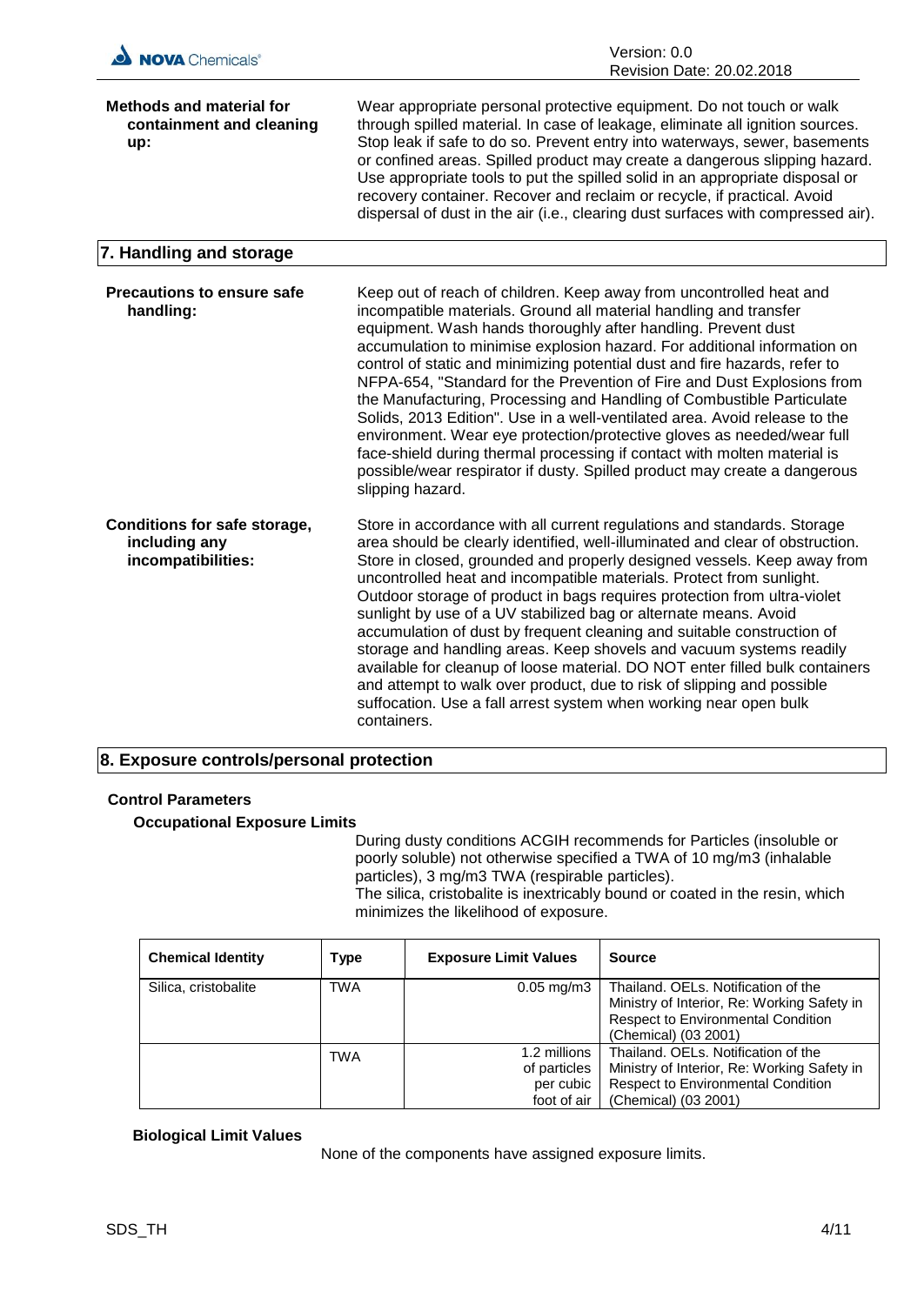| NOVA Chemicals <sup>®</sup>                                           | Version: 0.0<br>Revision Date: 20.02.2018                                                                                                                                                                                                                                                                                                                                                                                                                                                                                                                                                                                                                                                                                                                                                                                                                                                                                                                                                                 |  |
|-----------------------------------------------------------------------|-----------------------------------------------------------------------------------------------------------------------------------------------------------------------------------------------------------------------------------------------------------------------------------------------------------------------------------------------------------------------------------------------------------------------------------------------------------------------------------------------------------------------------------------------------------------------------------------------------------------------------------------------------------------------------------------------------------------------------------------------------------------------------------------------------------------------------------------------------------------------------------------------------------------------------------------------------------------------------------------------------------|--|
| <b>Appropriate Engineering</b><br><b>Controls:</b>                    | Engineering methods to reduce hazardous exposure are preferred controls.<br>Methods include mechanical ventilation (dilution and local exhaust) process<br>or personal enclosure, remote and automated operation, control of process<br>conditions, leak detection and repair systems, and other process<br>modifications. Ensure all exhaust ventilation systems are discharged to<br>outdoors, away from air intakes and ignition sources. Supply sufficient<br>replacement air to make up for air removed by exhaust systems.<br>Administrative (procedure) controls and use of personal protective equipment<br>may also be required. It is recommended that all dust control equipment such<br>as local exhaust ventilation and material transport systems involved in<br>handling of this product contain explosion relief vents or an explosion<br>suppression system or an oxygen-deficient environment. Use only<br>appropriately classified electrical equipment and powered industrial trucks. |  |
| Individual protection measures, such as personal protective equipment |                                                                                                                                                                                                                                                                                                                                                                                                                                                                                                                                                                                                                                                                                                                                                                                                                                                                                                                                                                                                           |  |
| <b>General information:</b>                                           | Personal protective equipment (PPE) should not be considered a long-term<br>solution to exposure control. Employer programs to properly select, fit,<br>maintain and train employees to use equipment must accompany PPE.<br>Consult a competent industrial hygiene resource, the PPE manufacturer's<br>recommendation, and/or applicable regulations to determine hazard<br>potential and ensure adequate protection.                                                                                                                                                                                                                                                                                                                                                                                                                                                                                                                                                                                    |  |
| <b>Eye/face protection:</b>                                           | Safety glasses. Wear a face shield when working with molten material.                                                                                                                                                                                                                                                                                                                                                                                                                                                                                                                                                                                                                                                                                                                                                                                                                                                                                                                                     |  |
| <b>Skin Protection</b>                                                |                                                                                                                                                                                                                                                                                                                                                                                                                                                                                                                                                                                                                                                                                                                                                                                                                                                                                                                                                                                                           |  |
| <b>Hand Protection:</b>                                               | Wear gloves to protect against thermal burns.                                                                                                                                                                                                                                                                                                                                                                                                                                                                                                                                                                                                                                                                                                                                                                                                                                                                                                                                                             |  |
| Other:                                                                | Wear appropriate clothing to prevent any possibility of skin contact.<br>Wear work clothes with long sleeves and pants. Safety footwear with<br>good traction is recommended to help prevent slipping. Static<br>Dissipative (SD) rated footwear is also recommended.                                                                                                                                                                                                                                                                                                                                                                                                                                                                                                                                                                                                                                                                                                                                     |  |
| <b>Respiratory Protection:</b>                                        | Appropriate approved air-purifying respirator or self-contained breathing<br>apparatus should be used. Air supplied breathing apparatus must be used<br>when oxygen concentrations are low or if airborne concentrations exceed<br>the limits of the air-purifying respirators.                                                                                                                                                                                                                                                                                                                                                                                                                                                                                                                                                                                                                                                                                                                           |  |
| <b>Hygiene measures:</b>                                              | Use effective control measures and PPE to maintain worker exposure to<br>concentrations that are below these limits. Ensure that eyewash stations<br>and safety showers are in close proximity to work locations.                                                                                                                                                                                                                                                                                                                                                                                                                                                                                                                                                                                                                                                                                                                                                                                         |  |

# **9. Physical and chemical properties**

| Appearance                               |                                                                                             |
|------------------------------------------|---------------------------------------------------------------------------------------------|
| <b>Physical state:</b>                   | solid                                                                                       |
| Form:                                    | Pellets or Granular powder                                                                  |
| Colour:                                  | white / colourless / translucent                                                            |
| Odour:                                   | Minimal, Mild                                                                               |
| Odour threshold:                         | No data available.                                                                          |
| pH:                                      | not applicable                                                                              |
| <b>Melting point/freezing point:</b>     | 105 - 125 °C (221 - 257 °F) (Melting Point)<br>80 - 105 °C (176 - 221 °F) (Softening point) |
| Initial boiling point and boiling range: | not applicable                                                                              |
| <b>Flash Point:</b>                      | not applicable                                                                              |
| <b>Evapouration rate:</b>                | not applicable                                                                              |
| Flammability (solid, gas):               | May form combustible dust concentrations in air.                                            |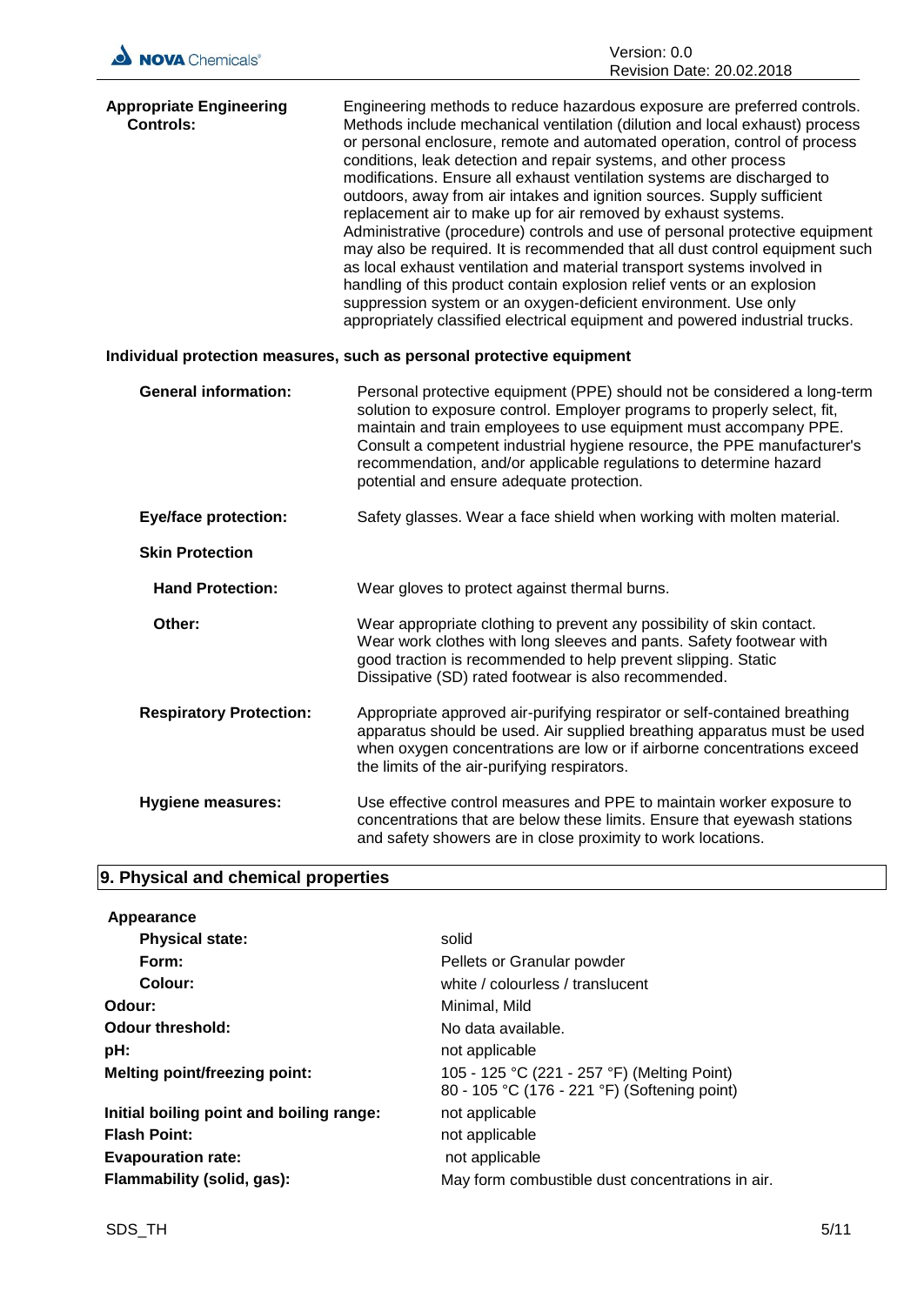**Upper/lower limit on flammability or explosive limits**

| Flammability limit - upper (%):          | not applicable              |
|------------------------------------------|-----------------------------|
| Flammability limit - lower (%):          | not applicable              |
| Vapour pressure:                         | not applicable              |
| Vapour density:                          | not applicable              |
| <b>Relative density:</b>                 | $0.910 - 0.940$             |
| Solubility(ies)                          |                             |
| Solubility in water:                     | Insoluble in water          |
| <b>Solubility (other):</b>               | No data available.          |
| Partition coefficient (n-octanol/water): | not applicable              |
| Auto-ignition temperature:               | 330 - 410 °C (626 - 770 °F) |
| <b>Decomposition temperature:</b>        | $>$ 300 °C ( $>$ 572 °F)    |
| <b>Viscosity:</b>                        | not applicable              |
|                                          |                             |

# **10. Stability and reactivity**

| <b>Reactivity:</b>                                   | Contact with incompatible materials. Sources of ignition. Exposure to heat.                                                                                                                                                                                                                                                  |
|------------------------------------------------------|------------------------------------------------------------------------------------------------------------------------------------------------------------------------------------------------------------------------------------------------------------------------------------------------------------------------------|
| <b>Chemical Stability:</b>                           | Material is stable under normal conditions.                                                                                                                                                                                                                                                                                  |
| <b>Possibility of Hazardous</b><br><b>Reactions:</b> | Hazardous polymerization not likely to occur.                                                                                                                                                                                                                                                                                |
| <b>Conditions to Avoid:</b>                          | Avoid exposing to heat and contact with strong oxidising substances. Avoid<br>processing material over 300 °C (572 °F).                                                                                                                                                                                                      |
| <b>Incompatible Materials:</b>                       | Strong oxidising agents. Organic solvents, ether, gasoline, lubricating oils,<br>chlorinated hydrocarbons and aromatic hydrocarbons may react with and<br>degrade polyethylene. Powdered material may form explosive dust-air<br>mixtures. Risk of dust-air explosion is increased if flammable vapours are<br>also present. |
| <b>Hazardous Decomposition</b><br><b>Products:</b>   | Upon decomposition, polyethylene may emit various oligomers, waxes and<br>oxygenated hydrocarbons as well as carbon dioxide, carbon monoxide and<br>small amounts of other organic vapours (e.g. aldehydes, acrolein).<br>Inhalation of these decomposition products may be hazardous.                                       |

# **11. Toxicological information**

#### **Information on likely routes of exposure**

| Ingestion:           | Ingestion of this product is not a likely route of exposure.                                                                                                                                                                                             |
|----------------------|----------------------------------------------------------------------------------------------------------------------------------------------------------------------------------------------------------------------------------------------------------|
| Inhalation:          | During processing, thermal fumes and inhalation of fine particles may<br>cause respiratory irritation. The silica, cristobalite is inextricably bound or<br>coated in the resin, which minimizes the likelihood of exposure.                             |
| <b>Skin Contact:</b> | During processing, contact with powder or fines may cause mechanical<br>irritation. Molten material will produce thermal burns. The silica, cristobalite<br>is inextricably bound or coated in the resin, which minimizes the likelihood<br>of exposure. |
| Eye contact:         | During processing, contact with powder or fines may cause mechanical<br>irritation. Molten material will produce thermal burns. The silica, cristobalite<br>is inextricably bound or coated in the resin, which minimizes the likelihood<br>of exposure. |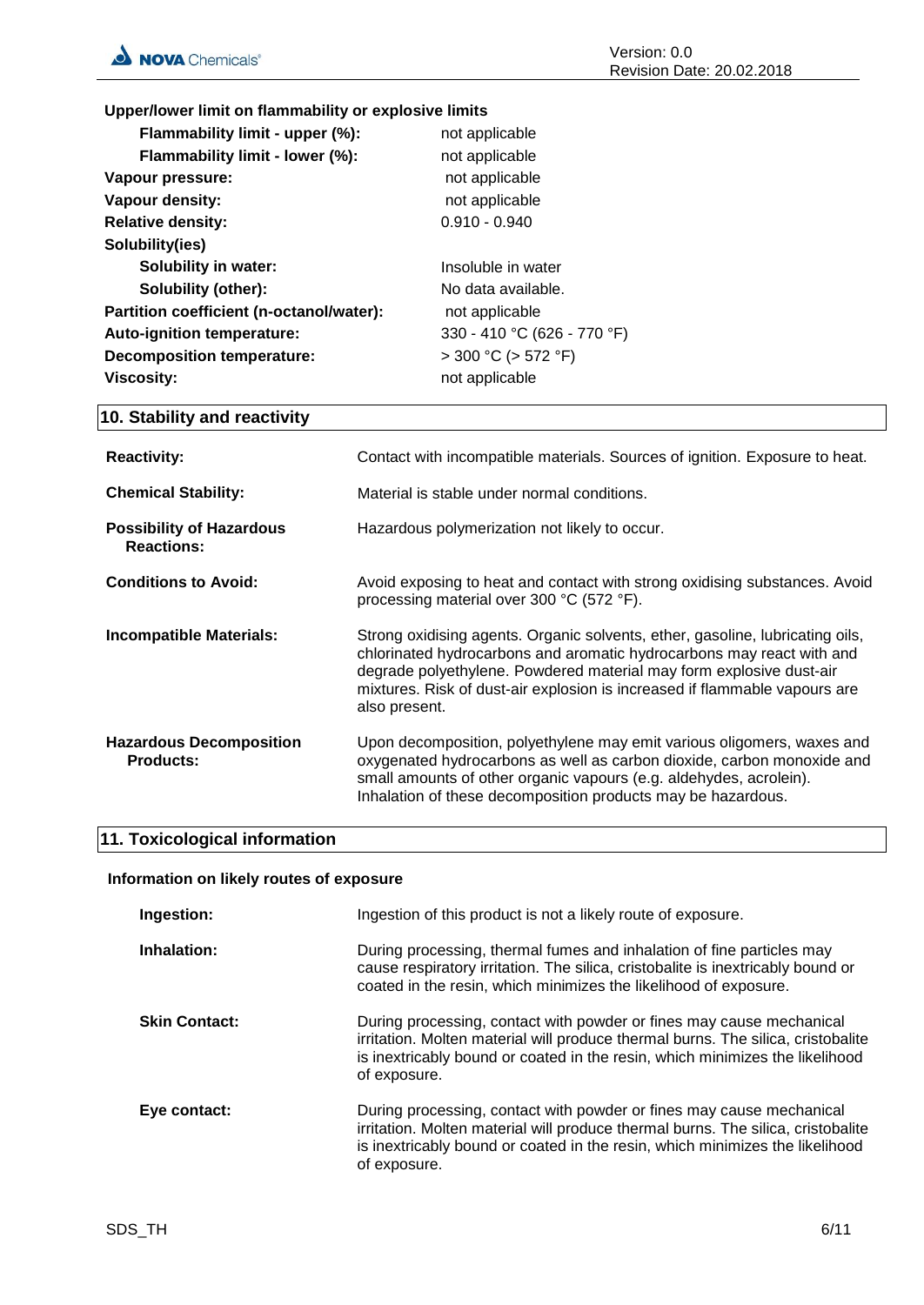#### **Symptoms related to the physical, chemical and toxicological characteristics**

| Ingestion:           | No adverse effects due to ingestion are expected.                                                                 |
|----------------------|-------------------------------------------------------------------------------------------------------------------|
| Inhalation:          | Respiratory irritation.                                                                                           |
| <b>Skin Contact:</b> | Mechanical irritation. Thermal burns. Negligible irritation of the skin based<br>on chemical structure (polymer). |
| Eye contact:         | Mechanical irritation. Thermal burns. May cause mild, short-lasting<br>discomfort to eyes.                        |

# **Information on toxicological effects**

# **Acute toxicity (list all possible routes of exposure)**

| Oral<br><b>Product:</b>                                     | LD50: $> 5,000$ mg/kg (estimated)                                                                                                                               |
|-------------------------------------------------------------|-----------------------------------------------------------------------------------------------------------------------------------------------------------------|
| <b>Dermal</b><br><b>Product:</b>                            | Not classified for acute toxicity based on available data.                                                                                                      |
| <b>Inhalation</b><br>Product:                               | Not classified for acute toxicity based on available data.                                                                                                      |
| <b>Repeated dose toxicity</b><br>Product:                   | No data available.                                                                                                                                              |
| <b>Skin Corrosion/Irritation</b><br><b>Product:</b>         | No data available.                                                                                                                                              |
| Specified substance(s):<br>Silica, cristobalite             | Irritating. May cause abrasion to skin. The silica, cristobalite is inextricably<br>bound or coated in the resin, which minimizes the likelihood of exposure.   |
| <b>Serious Eye Damage/Eye Irritation</b><br><b>Product:</b> | No data available.                                                                                                                                              |
| Specified substance(s):<br>Silica, cristobalite             | Irritating. May cause abrasion to cornea. The silica, cristobalite is inextricably<br>bound or coated in the resin, which minimizes the likelihood of exposure. |
| <b>Respiratory or Skin Sensitisation</b><br>Product:        | No data available.                                                                                                                                              |
| Carcinogenicity<br><b>Product:</b>                          | Not classified                                                                                                                                                  |
|                                                             | IARC Monographs on the Evaluation of Carcinogenic Risks to Humans:                                                                                              |
| Silica, cristobalite                                        | Overall evaluation: 1. Carcinogenic to humans.                                                                                                                  |
| <b>ACGIH Carcinogen List:</b><br>Silica, cristobalite       | Group A2: Suspected human carcinogen.                                                                                                                           |
|                                                             |                                                                                                                                                                 |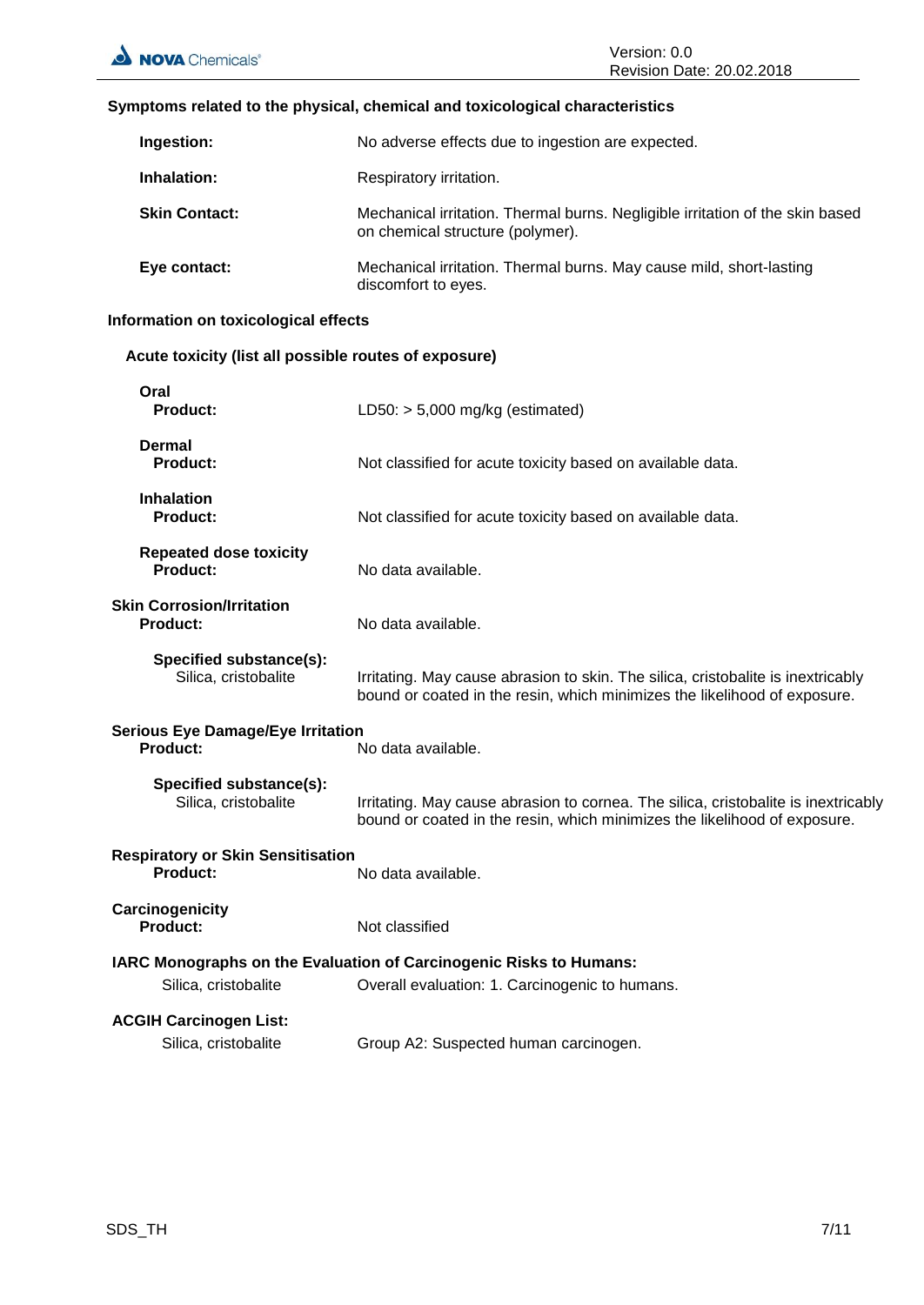# **Germ Cell Mutagenicity**

| In vitro<br><b>Product:</b>                                                  | There are no known or reported genetic effects.                                                                                                                                                                                                                                                                                                                                       |
|------------------------------------------------------------------------------|---------------------------------------------------------------------------------------------------------------------------------------------------------------------------------------------------------------------------------------------------------------------------------------------------------------------------------------------------------------------------------------|
| In vivo<br><b>Product:</b>                                                   | There are no known or reported genetic effects.                                                                                                                                                                                                                                                                                                                                       |
| <b>Reproductive toxicity</b><br>Product:                                     | There are no known or reported reproductive effects.                                                                                                                                                                                                                                                                                                                                  |
| <b>Specific Target Organ Toxicity - Single Exposure</b><br><b>Product:</b>   | No data available.                                                                                                                                                                                                                                                                                                                                                                    |
| <b>Specific Target Organ Toxicity - Repeated Exposure</b><br><b>Product:</b> | No data available.                                                                                                                                                                                                                                                                                                                                                                    |
| Specified substance(s):<br>Silica, cristobalite                              | Lungs, Respiratory system - The silica, cristobalite is inextricably bound or<br>coated in the resin, which minimizes the likelihood of exposure.                                                                                                                                                                                                                                     |
| <b>Aspiration Hazard</b><br>Product:                                         | Not classified.                                                                                                                                                                                                                                                                                                                                                                       |
| Other effects:                                                               | No data available.                                                                                                                                                                                                                                                                                                                                                                    |
| 12. Ecological information                                                   |                                                                                                                                                                                                                                                                                                                                                                                       |
| <b>General information:</b>                                                  | NOVAPOL <sup>®</sup> resins are expected to be inert in the environment. They float<br>on water and are not biodegradable. They are not expected to<br>bioconcentrate (accumulate in the food chain) due to their high molecular<br>weight. NOVAPOL® pellets are not expected to be toxic if ingested but may<br>represent a choking hazard if ingested by waterfowl or aquatic life. |
| <b>Ecotoxicity</b>                                                           |                                                                                                                                                                                                                                                                                                                                                                                       |
| Acute hazards to the aquatic environment                                     |                                                                                                                                                                                                                                                                                                                                                                                       |
| <b>Fish</b><br><b>Product:</b>                                               | LC 50 (96 h): $> 100$ mg/l                                                                                                                                                                                                                                                                                                                                                            |
| <b>Aquatic Invertebrates</b><br><b>Product:</b>                              | EC 50 (Daphnia magna, 48 h): > 100 mg/l                                                                                                                                                                                                                                                                                                                                               |
| <b>Toxicity to aquatic plants</b><br><b>Product:</b>                         | EC 50 (72 h): $> 100$ mg/l                                                                                                                                                                                                                                                                                                                                                            |
| Chronic hazards to the aquatic environment                                   |                                                                                                                                                                                                                                                                                                                                                                                       |
| <b>Fish</b><br><b>Product:</b>                                               | $NOEC :$ > 100 mg/l                                                                                                                                                                                                                                                                                                                                                                   |
| <b>Aquatic Invertebrates</b><br><b>Product:</b>                              | $NOEC :$ > 100 mg/l                                                                                                                                                                                                                                                                                                                                                                   |
| <b>Toxicity to aquatic plants</b><br><b>Product:</b>                         | $NOEC:$ > 100 mg/l                                                                                                                                                                                                                                                                                                                                                                    |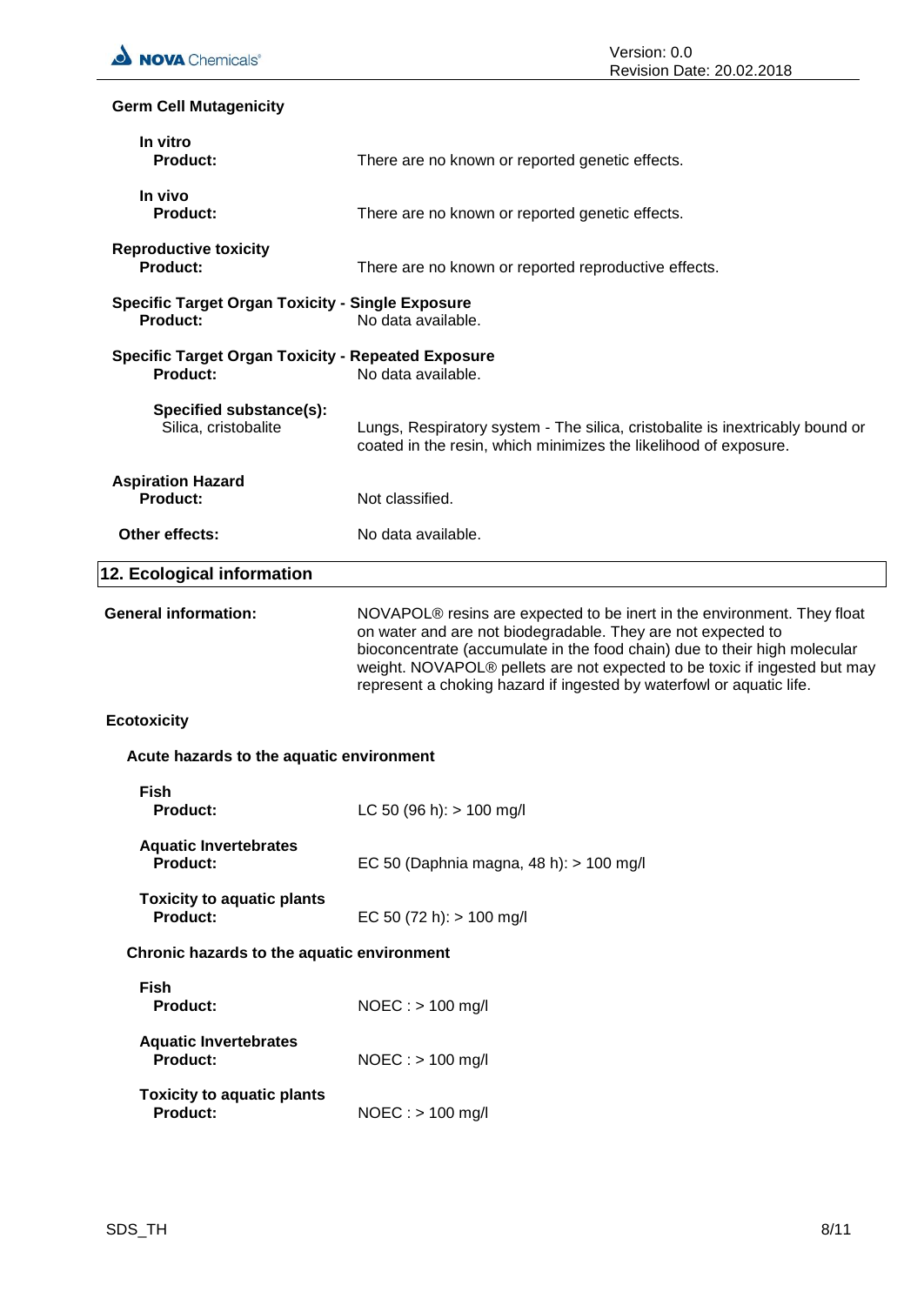| <b>Persistence and Degradability</b>                                 |                                                                                                                                                                                                                                                                                                                                                                                                                                                                                                                                                                        |
|----------------------------------------------------------------------|------------------------------------------------------------------------------------------------------------------------------------------------------------------------------------------------------------------------------------------------------------------------------------------------------------------------------------------------------------------------------------------------------------------------------------------------------------------------------------------------------------------------------------------------------------------------|
| <b>Biodegradation</b><br><b>Product:</b>                             | Not readily degradable. Under optimal oxidation conditions, >99% of<br>polyethylene will remain intact after exposure to microbial actions. Product<br>will slowly change (embrittle) in the presence of sunlight, but will not fully<br>breakdown. Product buried in landfill has been found to be stable over time.<br>No toxic degradation products are known to be produced.                                                                                                                                                                                       |
| <b>BOD/COD Ratio</b><br><b>Product:</b>                              | No data available.                                                                                                                                                                                                                                                                                                                                                                                                                                                                                                                                                     |
| <b>Bioaccumulative Potential</b>                                     |                                                                                                                                                                                                                                                                                                                                                                                                                                                                                                                                                                        |
| <b>Bioconcentration Factor (BCF)</b><br><b>Product:</b>              | Pellets may accumulate in the digestive systems of birds and aquatic life,<br>causing injury and possible death due to starvation.                                                                                                                                                                                                                                                                                                                                                                                                                                     |
| Partition Coefficient n-octanol / water (log Kow)<br><b>Product:</b> | Log Kow: not applicable                                                                                                                                                                                                                                                                                                                                                                                                                                                                                                                                                |
| <b>Mobility</b><br><b>Mobility in Soil:</b>                          | Biologically persistent. This product has not been found to migrate through<br>soils.                                                                                                                                                                                                                                                                                                                                                                                                                                                                                  |
| <b>Other Adverse Effects:</b>                                        | Pellets are persistent in aquatic and terrestrial systems.                                                                                                                                                                                                                                                                                                                                                                                                                                                                                                             |
| 13. Disposal considerations                                          |                                                                                                                                                                                                                                                                                                                                                                                                                                                                                                                                                                        |
| <b>Disposal methods</b>                                              |                                                                                                                                                                                                                                                                                                                                                                                                                                                                                                                                                                        |
| <b>Disposal instructions:</b>                                        | Dispose of contents/container to an appropriate treatment and disposal<br>facility in accordance with applicable laws and regulations, and product<br>characteristics at time of disposal. Preferred disposal methods for<br>polyethylene in order of preference are: 1) clean and reuse if possible, 2)<br>recover and resell through plastic recyclers or resin brokers, 3) incinerate<br>with waste heat recovery and 4) landfill. DO NOT ATTEMPT TO DISPOSE<br>OF BY UNCONTROLLED INCINERATION. Open burning of plastics at<br>landfills should not be undertaken. |
| <b>Contaminated Packaging:</b>                                       | Check regional, national and local environmental regulations prior to<br>disposal.                                                                                                                                                                                                                                                                                                                                                                                                                                                                                     |
| 14. Transport information                                            |                                                                                                                                                                                                                                                                                                                                                                                                                                                                                                                                                                        |
| <b>IATA</b>                                                          |                                                                                                                                                                                                                                                                                                                                                                                                                                                                                                                                                                        |

Not regulated.

#### **IMDG**

Not regulated.

#### **15. Regulatory information**

#### **Safety, health and environmental regulations specific for the product in question Thailand. Hazardous Substances Prohibited from On-line Notification System (Notification of**

**Ministry of Industry, B.E. 2547)** Not regulated

**Thailand. List of Hazardous Substances (Notification of Ministry of Industry Re: List of Hazardous Substances B.E. 2556, Annex: Schedules 1 - 6)** Not regulated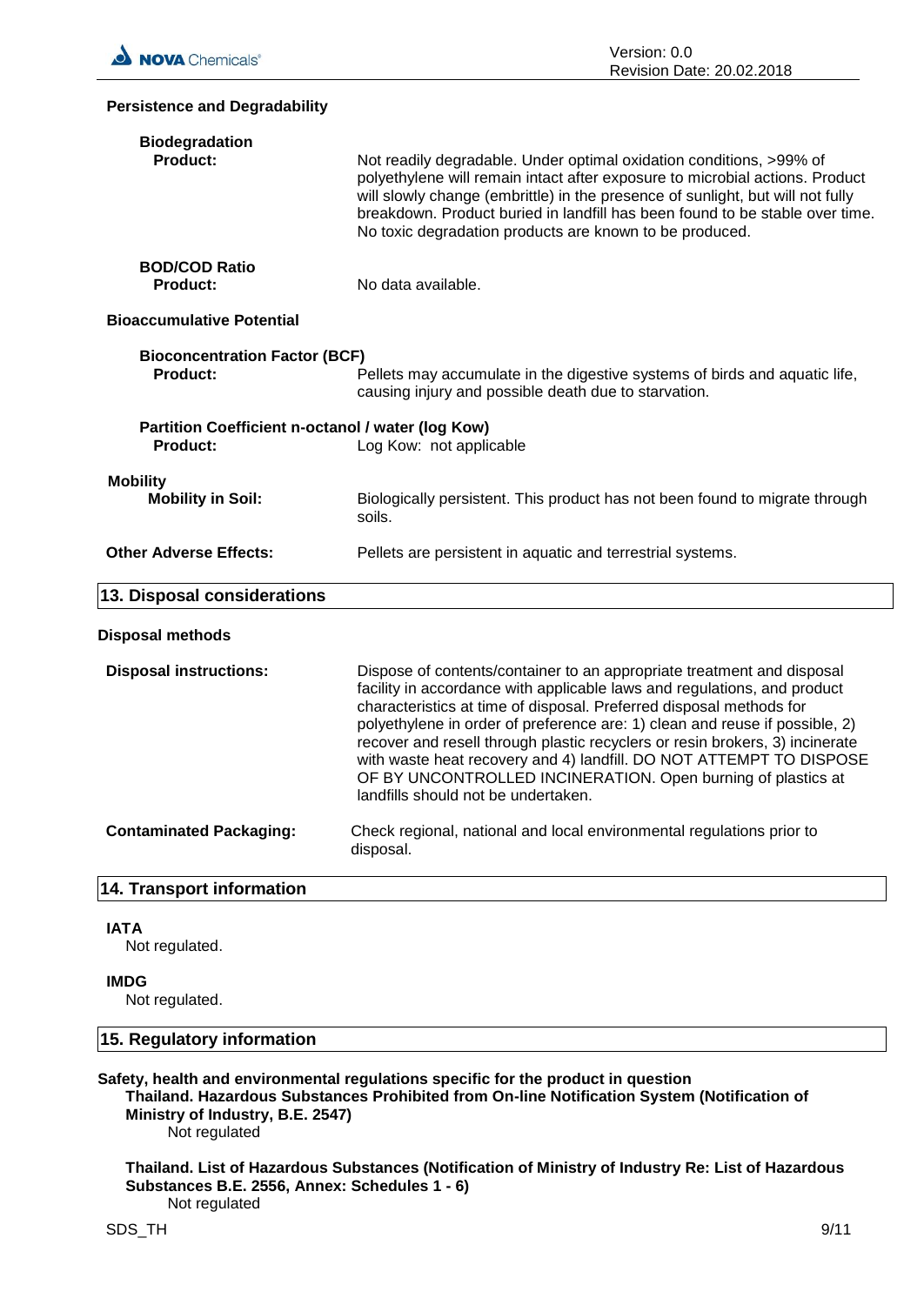

**Thailand. Hazardous Substances under Chapter 3, Duties and Civil Liabilities (Notification of Ministry of Industry Re: Hazardous Substances under Chapter 3 of Hazardous Substances Act)** Not regulated

**Thailand. Reportable Hazardous Substances (Notification of Ministry of Industry Re: Bases respecting report of quantity of hazardous materials under Department of Industrial Works, B.E. 2547)**

Not regulated

**Inventory status**<br>Canada DSL Inventory List: On or in compliance with the inventory US TSCA Inventory: On or in compliance with the inventory

### **16. Other information, including date of preparation or last revision**

| <b>Issue Date:</b>            | 20.02.2018                                                                                                                                                                                                                                                                                                                                                                                                                                                                                                                                                                                                                                                                   |
|-------------------------------|------------------------------------------------------------------------------------------------------------------------------------------------------------------------------------------------------------------------------------------------------------------------------------------------------------------------------------------------------------------------------------------------------------------------------------------------------------------------------------------------------------------------------------------------------------------------------------------------------------------------------------------------------------------------------|
| <b>Revision Information:</b>  | 20.02.2018: New SDS                                                                                                                                                                                                                                                                                                                                                                                                                                                                                                                                                                                                                                                          |
| <b>Version #:</b>             | 0.0                                                                                                                                                                                                                                                                                                                                                                                                                                                                                                                                                                                                                                                                          |
| <b>Source of information:</b> | Available on request.                                                                                                                                                                                                                                                                                                                                                                                                                                                                                                                                                                                                                                                        |
| <b>Other information:</b>     | Exposure to the Hazardous Combustion and Decomposition Products as<br>described in the SDS, Sections 5 and 10, may be linked with various acute<br>and chronic health effects. These effects include irritation of eyes and upper<br>respiratory tract primarily from the aldehydes, breathing difficulties, systemic<br>toxicity such as liver, kidney, and central nervous system effects.                                                                                                                                                                                                                                                                                 |
|                               | NOVA Chemicals has monitored worker exposures to emissions during<br>commercial-scale processing of polyethylene. Concentrations of hazardous<br>decomposition products were determined to be well below established<br>exposure limits in the workplace. "Quantitation of Employee Exposure to<br>Emission Products Generated By Commercial-Scale Processing of<br>Polyethylene" is available in the Am. Ind. Hyg. Assoc. J. 56:809-814 (1995)<br>and "Quantification of Emission Compounds Generated During Commercial-<br>Scale Processing of Advanced SCLAIRTECH™ Polyethylene" is available in<br>the Journal of Plastic Film & Sheeting Volume 26 Issue 2, April 2010. |
|                               | For information on ventilation considerations for the control of volatile air<br>contaminants from polyethylene, please request a copy of NOVA Chemicals'<br>publication, "Ventilation Guidelines for Heat-Processing Polyethylene Resins".                                                                                                                                                                                                                                                                                                                                                                                                                                  |
|                               | For additional information on unloading hopper cars containing plastic resins,<br>refer to NOVA Chemicals' publication, "Hopper Car Unloading Guide".                                                                                                                                                                                                                                                                                                                                                                                                                                                                                                                        |
|                               | For information on processing properties, selection of NOVAPOL resin<br>grades, refer to the NOVAPOL Product Data Sheets available on our web<br>site, under Products & Applications: http://www.novachemicals.com.                                                                                                                                                                                                                                                                                                                                                                                                                                                          |
|                               | For additional information on preventing pellet loss, refer to published plastic<br>industry publications and resources under 'Operation Clean Sweep'; now<br>downloadable from the web at http://www.opcleansweep.org/.                                                                                                                                                                                                                                                                                                                                                                                                                                                     |
|                               | Polyethylene fines and dust particles are listed as a Class I combustible dust<br>by the National Fire Protection Association (see NFPA-68, Table F.1 (e)). For<br>additional information on control of static and minimizing potential dust and<br>fire hazards, refer to NFPA-654, "Standard for the Prevention of Fire and Dust<br>Explosions from the Manufacturing, Processing and Handling of Combustible<br>Particulate Solids, 2013 Edition".                                                                                                                                                                                                                        |